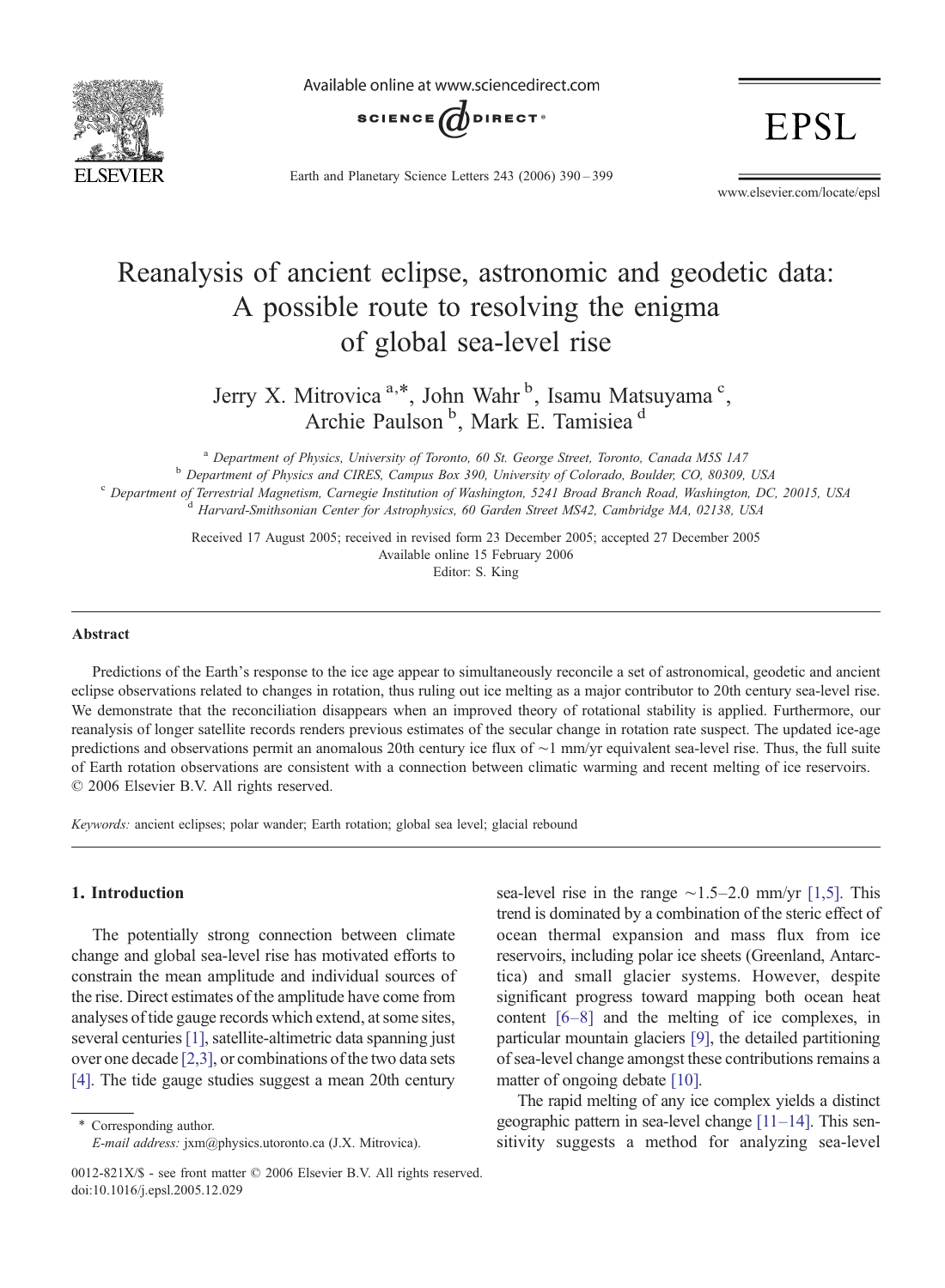observations, once they are corrected for the ongoing impact of the last ice age, or glacial isostatic adjustment (GIA), to constrain the individual sources of meltwater. As an example, a so-called fingerprint analysis of GIAcorrected tide gauge records [\[13\]](#page-8-0) has inferred a mean 20th century mass loss from the Greenland ice complex equivalent to ∼0.5 mm/yr of eustatic sea-level (ESL) rise. (We use the term ESL to denote the globally averaged sea-level change that would arise from the meltwater flux into the ocean.) This type of analysis may also be applied to satellite-based constraints on sea-surface changes, but robust estimates will ultimately require the geographic pattern associated with ocean thermal expansion [\[15\]](#page-8-0).

The redistribution of mass within the Earth system will perturb both the gravitational field of the planet and, via changes in the inertia tensor, the rotation vector. Ongoing GIA, for example, is known to contribute to a broad suite of observations associated with this class of perturbation. These include: astronomical [\[16,17\]](#page-8-0) measurements of the reorientation of the rotation vector; the accumulated change in the length-of-day over the last three millennia inferred from ancient eclipse records [\[18\];](#page-8-0) and spacegeodetic [\[19](#page-8-0)–21] constraints on secular trends in the spherical harmonic coefficients of the geopotential (the . trend in the degree two zonal harmonic, or  $J_2$ , implies a ˙ steady redistribution of mass; any such redistribution would cause a linearly proportional trend in the rotation rate [\[22\]\)](#page-8-0). Contemporary melting from global ice reservoirs also implies a mass redistribution, both at the surface and via the associated solid Earth deformation, and this redistribution will contribute to anomalies in the gravitational field and rotational state. Indeed, analyses of various subsets of these observations have, after correction or simultaneous solution for the GIA signal, provided a second method for constraining the amplitude and sources of the non-steric signal in global sea-level rise.

Present-day melting from the Antarctic and Greenland polar ice complexes are almost equally efficient at perturbing the  $J_2$  observable [\[23\]](#page-8-0) and thus this longstanding datum [\[19\]](#page-8-0) provides a potential constraint on the net mass balance within these regions. Efforts to separate these contributions have invoked, in addition to . J<sub>2</sub>, observations of a suite of low order zonal harmonics [\[24,25\]](#page-8-0) (mass fluxes of the same sign in the two high latitude regions yield signals of opposite sign in the odd harmonics [\[23\]\)](#page-8-0), and secular rates of true polar wander (henceforth TPW; off-axis Greenland melting is likely to excite a larger TPW for a given ESL change than melting from the Antarctic) [\[24,26\].](#page-8-0)

In an influential extension of this philosophy, Munk . [\[27\]](#page-8-0) considered  $J_2$  (or equivalently the secular change in rotation rate), TPW and ancient eclipse observations, and he described an enigma that serves as the focus of this study. Specifically, Munk argued that estimates of 20th century ocean heat storage are significantly less than required to explain the tide-gauge inferred sea-level rise in terms of ocean thermal expansion. Moreover, the GIA predictions he adopted were able to simultaneously reconcile the three rotation data sets, and this 'triple accord' ruled out significant contemporary melting from global ice reservoirs. Even if the GIA models were tuned . so that the  $J_2$  and TPW observations could accommodate sufficient present-day melting to explain the tide gauge . estimates, a consistency between the  $J_2$  observation and the eclipse data [\[27\]](#page-8-0) would require roughly that same amount of melting over the last several thousand years, in violation of geological sea-level records [\[28\]](#page-8-0).

In this paper we revisit the sea-level enigma in light of a new theory [\[29\]](#page-8-0) for the rotational stability of an iceage Earth. Furthermore, we propose a route to reconciling the enigma which makes use of a new obser-. vational constraint on the  $J_2$  datum.

# 2. The sea-level enigma

The 'sea-level enigma' argument is summarized in [Fig. 1](#page-2-0). The figure shows a comparison of traditional numerical predictions of GIA-induced perturbations in the Earth's rotational state with a suite of observations commonly cited within the GIA literature. The GIA predictions adopt spherically symmetric, self-gravitating, viscoelastic Earth models and a global ice model that is based on the ICE-5G history of Late Pleistocene ice cover [\[30\]](#page-8-0) (we have also performed calculations using the ICE-3G [\[31\]](#page-8-0) history and none of the conclusions in the paper are altered by this change.) The Earth models have the elastic and density structure of the seismic model PREM [\[32\],](#page-8-0) an elastic lithospheric plate of thickness 100 km, an upper mantle viscosity of  $10^{21}$  Pa s, and a uniform lower mantle viscosity  $(v<sub>LM</sub>)$  that serves as the free parameter of the modelling. The predictions in [Fig. 1](#page-2-0) are based on standard normal mode theories for GIAinduced perturbations in the Earth's rotational state [\[22\].](#page-8-0)

GIA predictions of the normalized present-day rate of change of the Earth's axial rotation rate,  $Q/Q$ , or alternatively the  $J_2$  datum, exhibit a relatively simple, and well known [\[22,23,33\]](#page-8-0) sensitivity to variations in  $v_{LM}$ (solid line; [Fig. 1](#page-2-0)A). Models with a weak lower mantle  $(v<sub>LM</sub> < 5 \times 10<sup>21</sup>$  Pa s) yield small signals because they have relaxed close to equilibrium in the period subsequent to the end of the ice age cycles. Moreover, models with a stiff lower mantle  $(\nu_{LM} > 5 \times 10^{22}$  Pa s) adjust slowly throughout the post-glacial period, and thus also yield relatively small changes in rotation rate.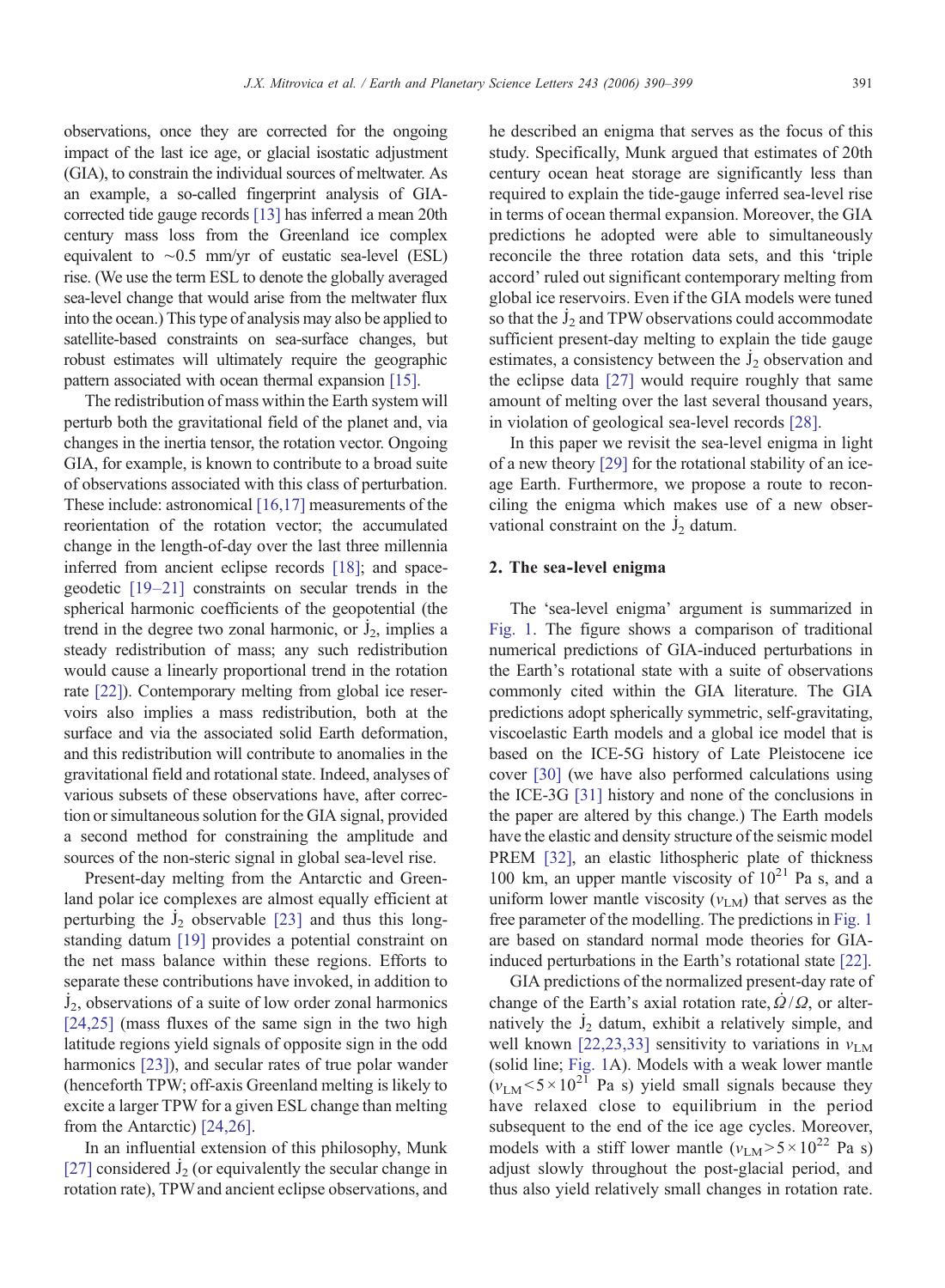<span id="page-2-0"></span>

Fig. 1. (A) Solid line — prediction of the GIA-induced present-day rate of change of the Earth's (normalized) axial rate of rotation,  $\dot{Q}/Q$ , or the degree two zonal harmonic of the Earth's geopotential, J<sub>2</sub>, as a function of the lower mantle viscosity of the Earth model. The specific result generated from the model GIA1 ( $v_{LM} = 2 \times 10^{21}$  Pa s) is labelled. The shaded region represents a satellite-derived observational constraint [\[21\]](#page-8-0). The vertical dashed arrows (labelled 'ANT +GR' and 'MEIER') are the predicted magnitudes of the signals associated with a net present-day melting of the Antarctic plus Greenland ice complexes equivalent to a eustatic sea-level rise of 1 mm/yr and Meier's [\[38\]](#page-9-0) tabulation of mountain glaciers and ice sheets (ESL=0.4) mm/yr), respectively. (B) Vertical lines represent the time difference, ΔT, between the occurrence of individual eclipses and the timing predicted on the basis of the Earth's current rotation rate [\[18\]](#page-8-0). These data are obtained from: thin vertical lines — lunar eclipses; thick vertical lines — total solar eclipses; and arrows — partial solar eclipses, where the arrow indicates that the estimate 'extends several thousand seconds' [\[18\].](#page-8-0) The small rectangular box with open arrow denotes a recent estimate of ΔT based on a lunar eclipse record from 383BC [\[50\]](#page-9-0). The light-shaded region labelled 'TD' is the predicted time difference expected from tidal dissipation under the assumption that dissipation rates have remained fixed to present-day values [\[18\].](#page-8-0) The dark shaded zone is the ΔT calculated by combining tidal deceleration with a predicted GIA-induced acceleration of the Earth's rotation, where the latter is based on Earth model GIA1. (C) Predictions of GIA-induced present-day polar wander speed as a function of  $v_{LM}$  based on the traditional ice-age rotation theory [\[22\].](#page-8-0) The shaded region encompasses observational constraints in two studies [\[16,17\]](#page-8-0) of astronomical records, and the prediction for model GIA1 is labelled. (D) The observed [\[17\]](#page-8-0) magnitude and direction of present-day secular polar wander (labelled 'OBS1'), as well as a prediction of the GIA signal based on traditional ice age rotation theory [\[22\]](#page-8-0) and the viscoelastic model GIA1. The dashed arrow labelled 'GR' represents the motion associated with a net present-day melting of the Greenland ice complex equivalent to a eustatic sea-level rise of 1 mm/yr. The vertical arrow at bottom left of the frame provides a magnitude scale.

Maximum rates are predicted for models that retain significant levels of present-day disequilibrium and adjustment. The shaded region in Fig. 1A represents a constraint on the  $\dot{J}_2$  datum  $(-2.77 \pm 0.25 \times 10^{-11} \text{ yr}^{-1})$ inferred from changes in the orbital node rates of the Lageos-1, Lageos-2, Starlette and Ajisai satellites [\[21\].](#page-8-0) This constraint is consistent with other satellite laser ranging (SLR) studies [\[19,20\].](#page-8-0)

Traditional predictions of GIA-induced present-day rates of polar motion [34–[37\]](#page-9-0) exhibit a significantly more complex, highly non-monotonic sensitivity to the adopted lower mantle viscosity (solid line; Fig. 1C). In this case,

astronomical observations over the last century [\[16,17\]](#page-8-0) indicate a long-term drift of the rotation pole at a rate of ∼1°/Myr (shaded region; Fig. 1C) in the direction of Hudson Bay ('OBS1'; Fig. 1D).

dison Bay ( $\overline{OB31}$ ; Fig. 1D).<br>Secular trends in the axial rotation rate (or  $\overline{J}_2$ ) and polar motion represent two planks in the 'enigma' argument against significant recent melting from global ice reservoirs [\[27\].](#page-8-0) Munk [\[27\]](#page-8-0) cites, for example, GIA predictions based on a viscosity inference by Peltier [\[37\]](#page-9-0)  $(v<sub>LM</sub> ~ 2 \times 10<sup>21</sup>$  Pa s; henceforth model GIA1). This model yields predicted present-day GIA signals that are in close accord with observational constraints on the trend in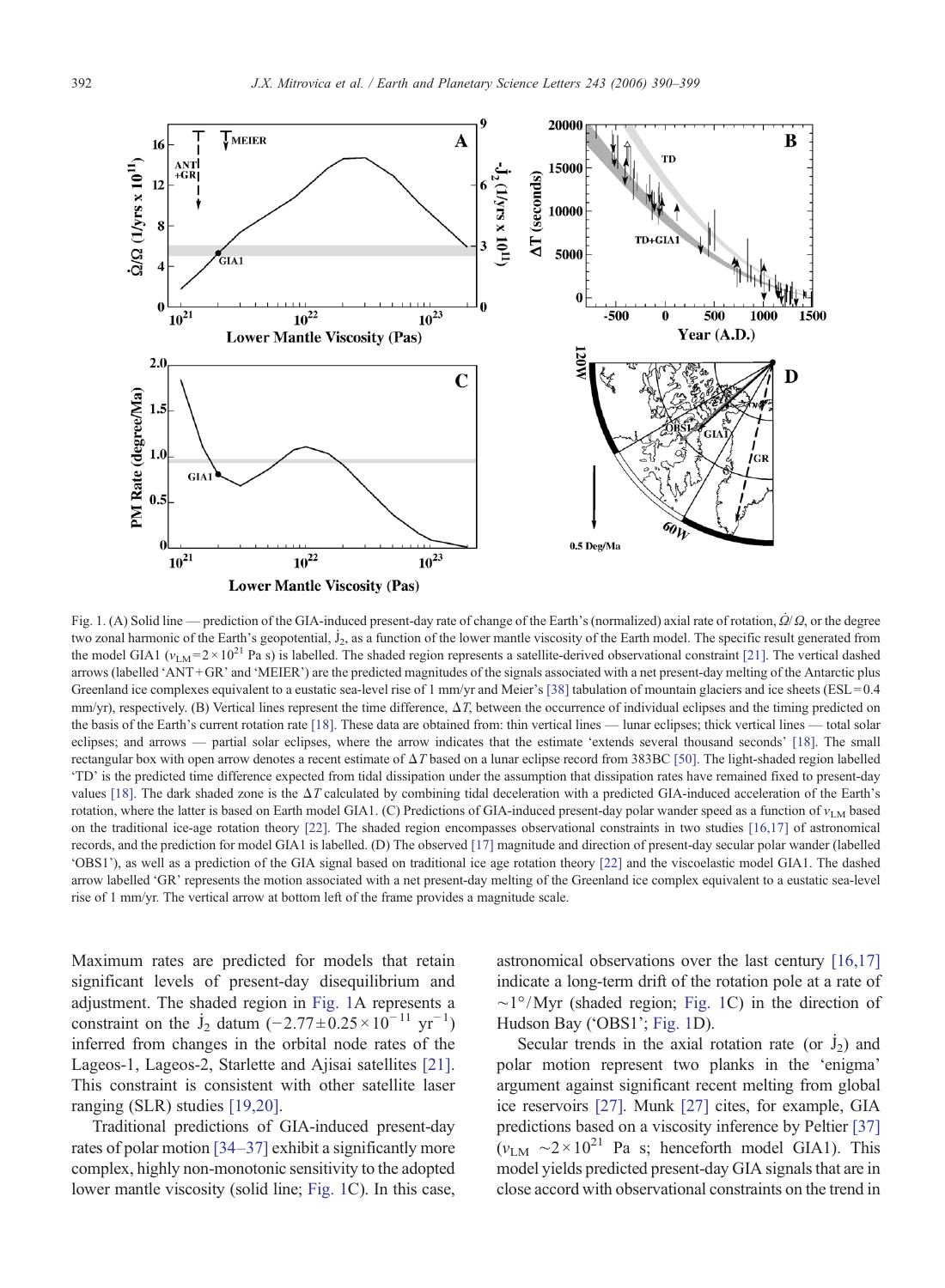rotation rate ('GIA1'; [Fig. 1](#page-2-0)A) and both the magnitude [\(Fig. 1](#page-2-0)C,D) and direction [\(Fig. 1](#page-2-0)D) of polar motion.

The third plank in the enigma argument involves the integrated slowing of the Earth's rotation as inferred from Babylonian, Chinese, Arabic and Greek eclipse observations [\[18\]](#page-8-0). The data in [Fig. 1B](#page-2-0) (short vertical lines) represent the total time difference,  $\Delta T$ , between the recorded occurrence of various eclipses and the predicted time of occurrence under the assumption that the Earth's rotation rate has remained fixed to the present-day value. These data reflect a gradual slowing of the rotation which is largely a consequence of energy dissipation due to ocean tides. Under the assumption that this dissipation has remained constant over the last three millennia, the process would have led to the predicted trend shown by the light-shaded region labelled 'TD' in [Fig. 1](#page-2-0)B [\[18\].](#page-8-0) The discrepancy between this trend and the time difference inferred from ancient eclipse records reflects the so-called 'non-tidal acceleration' of the Earth's axial rotation.

Since the end of the last deglaciation phase, the GIA process has been characterized by a gradual reduction in the oblateness of the planet, and hence an acceleration of the Earth's rotation. The time difference associated with GIA can be computed by double integrating (in time) the predicted rate of change in the rotation rate; one integration yields the change in the so-called length-ofday (i.e., the period of rotation) and the second integration provides the accumulated time shift,  $\Delta T$ . When this integration is applied to predictions based on the model GIA1, the net time difference (TD plus GIA1 prediction) is given by the dark-shaded region in [Fig. 1](#page-2-0)B, which is in agreement with the ancient eclipse observations. Note that . a double integration using a constant value of  $\Omega/\Omega$  equal to the observational constraint in [Fig. 1](#page-2-0)A,  $\sim 6 \times 10^{-11}$ yr−<sup>1</sup> , provides a similar net time difference, indicating a rough consistency between this datum and the ancient eclipse record [\[27\].](#page-8-0)

The fit between the GIA1 predictions and observations in [Fig. 1A](#page-2-0)–D defines the 'remarkable' triple accord cited by Munk [\[27\]](#page-8-0), which 'leaves little room for an eustatic rise in sea level' (p. 6553) from recent melting events. As discussed in the Introduction, melting of either Antarctic or Greenland ice will lead to a similar perturbation in the . rotation rate (or  $J_2$ ). A net present-day mass flux from these regions equal to an ESL rise of 1 mm/yr yields a predicted slowing of magnitude  $\dot{Q}/Q \sim 8 \times 10^{-11}$  yr<sup>-1</sup> (dashed arrow 'ANT+GR'; [Fig. 1](#page-2-0)A) [\[23\].](#page-8-0) Furthermore, melting from the suite of mountain glaciers and small ice sheets tabulated by Meier [\[38\]](#page-9-0) (ESL =  $0.4$  mm/yr) leads to sheets tabulated by Meler [58] (ESL-0.4 mm/yr) leads to<br>a reduction of  $\dot{Q}/Q \sim 2 \times 10^{-11}$  yr<sup>-1</sup> (arrow 'MEIER'; [Fig. 1](#page-2-0)A) [\[23\].](#page-8-0) Moreover, off-axis melting of polar ice

sheets can have a large impact on polar motion; the results labelled 'GR' in [Fig. 1](#page-2-0)D represent the TPW predicted for melting from Greenland equivalent to an  $ESL=1$  mm/yr. Thus, if the viscoelastic model GIA1, and predictions based upon it, are accurate, any significant recent melting from the polar ice complexes would clearly violate the observational constraints on the secular trend in rotation rate [\(Fig. 1A](#page-2-0)) and, if this mass flux involved any nonnegligible off-axis contribution (e.g., from Greenland), polar motion [\(Fig. 1](#page-2-0)C,D).

As Munk points out, the triple accord evident in [Fig. 1](#page-2-0) means that the ∼1.2 mm/yr of 20th century sea-level rise he infers from tide gauge results after subtracting estimates of the steric contributions remains unaccounted for. Even if one adopts a different GIA model that requires  $\sim$ 1.2 mm/yr of meltwater to match the observed value of  $\Omega/\Omega$  shown in [Fig. 1](#page-2-0)A, the consistency noted above between this observed value and the eclipse record [\(Fig. 1](#page-2-0)B) would imply ∼1.2 mm/yr of eustatic sea-level rise during the last three millennia, which would violate geological sea-level records [\[28\].](#page-8-0)

# 3. The enigma revisited: a reanalysis of GIA and geodetic data

#### 3.1. GIA and present-day TPW

Is this triple accord robust? To answer this question we consider each datum in turn, beginning with polar motion. The traditional formulation [\[22\]](#page-8-0) for computing GIAinduced polar wander on viscoelastic Earth models (solid line [Fig. 1C](#page-2-0); the solid black arrow in 1D) has recently been shown [\[29\]](#page-8-0) to introduce significant error into these predictions. The physical assumptions underlying the traditional theory, and a newly revised theory [\[29\]](#page-8-0), are illustrated in [Fig. 2](#page-4-0)A. The GIA-induced reorientation of the rotation vector is governed by a balance between the effects of the surface mass load, which acts to push the rotation pole away (or move the load toward the equator; [Fig. 2](#page-4-0) A2,A5) and the stabilizing influence of the rotational bulge, which resists excursions of the pole from its initial state. The time-dependent response of the Earth model to both the surface mass loading and the perturbation in the centrifugal potential associated with the polar motion is treated in both the new and traditional formulations using the same, viscoelastic Love number theory [\[39\].](#page-9-0) However, these two formulations differ significantly in their treatment of the initial (or background) oblateness of the Earth (compare [Fig. 2A](#page-4-0)1 and A4). Specifically, traditional GIA predictions assume that the background oblateness, which should be connected to the observed ellipticity of the planet, can be accurately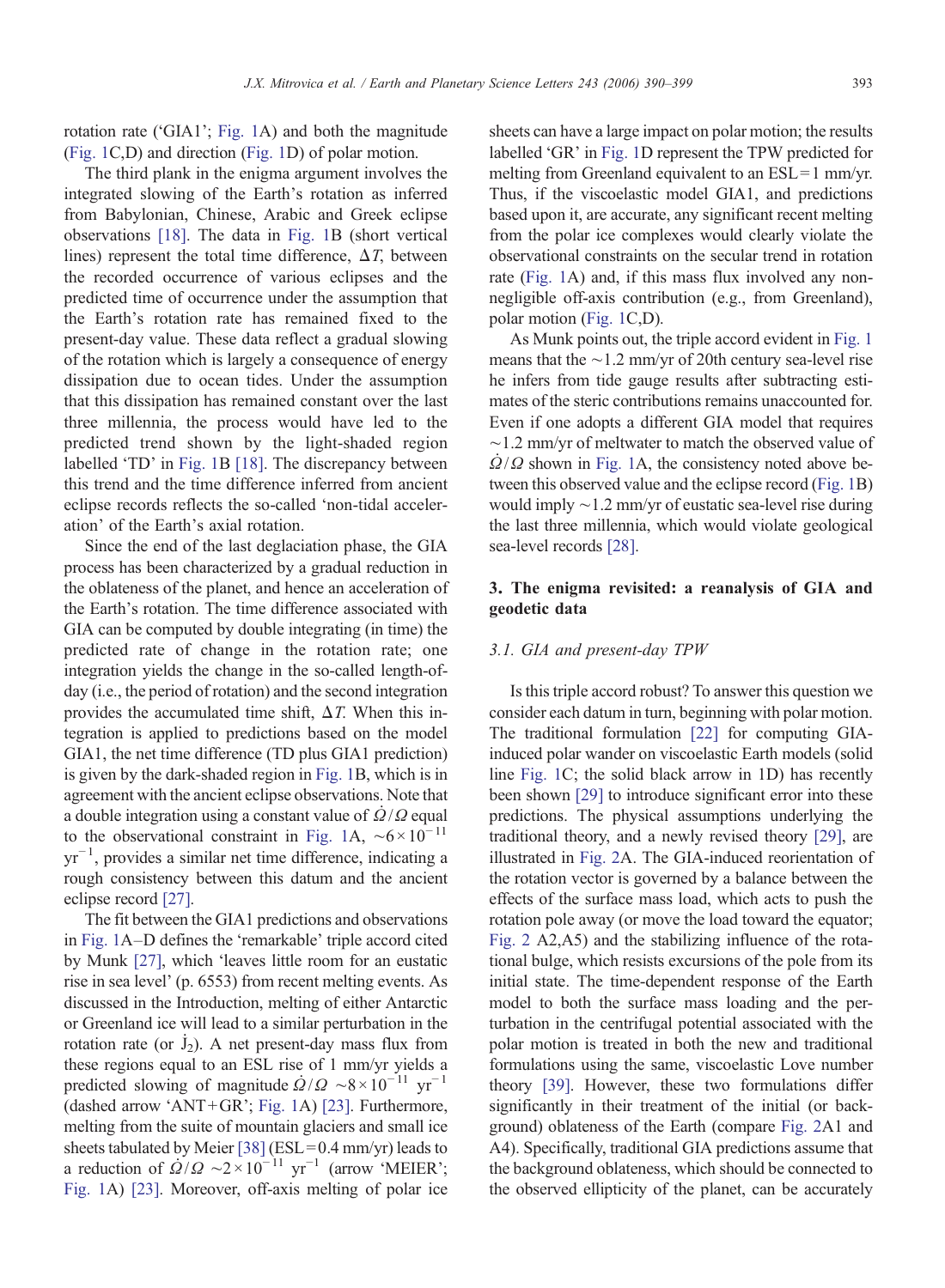<span id="page-4-0"></span>

Fig. 2. (A) A schematic illustrating differences between the load-induced perturbation in the orientation of the rotation vector predicted on the basis of traditional GIA rotation theory [\[22\]](#page-8-0) (top row) and a revised theory [\[29\]](#page-8-0) that accurately incorporates the magnitude and stabilizing influence of the planetary oblateness (bottom row). The three columns represent, from left, the initial rotational state prior to loading, and the polar motion (shown by blue arrows) during the loading (note the green disk load) and after load removal. In the traditional theory, the initial oblateness is given by the equilibrium form that would result by taking a stationary planet with an elastic lithosphere (given by the blue planetary shell) and introducing an axial rotation equal to the Earth's current rate (frame A1). In the new theory, the oblateness is tied to the observed value and includes the excess ellipticity associated with mantle convection (shown symbolically by the red flow lines). Since the new theory involves a greater background oblateness, it yields a more stable rotation pole; polar motion is thus larger in frames A2 and A3 than A5 and A6. (B) Solid line — as in [Fig. 1C](#page-2-0), except the predictions of GIA-induced polar wander are generated using the new rotation theory [\[29\].](#page-8-0) To simplify comparison, the predictions generated using the old theory [\[22\]](#page-8-0) are given by the dashed line on the figure (reproduced from [Fig. 1C](#page-2-0)). The subscript 'new' is added to avoid confusion in subsequent discussion. The results GIA2<sub>new</sub> and GIA3<sub>new</sub> are described in the text. (C) As in [Fig. 1](#page-2-0)D, except predictions of GIA-induced polar wander amplitude and direction are shown for both the traditional rotation theory (dashed line labelled GIA1, reproduced from [Fig. 1](#page-2-0)D) and the new rotation theory (GIA1<sub>new</sub>). In frames B and C, the observational constraint on polar motion relative to the mean lithosphere frame (OBS1) [\[17\]](#page-8-0) is reproduced from [Fig. 1](#page-2-0) and shown by dashed shading. An updated observational constraint on polar motion relative to the hotspot reference frame (OBS2) [\[41\]](#page-9-0) is given by solid shading.

replaced in the rotation theory by the equilibrium rotating form of the same Earth model used to compute the response to the surface mass loading (Fig. 2A1). This assumption introduces two errors. First, the background oblateness is implicitly, and incorrectly, assumed to be a function of the adopted thickness of the elastic lithosphere (that is, the thicker the blue shell in Fig. 2A1, the smaller the background oblateness adopted in the calculations).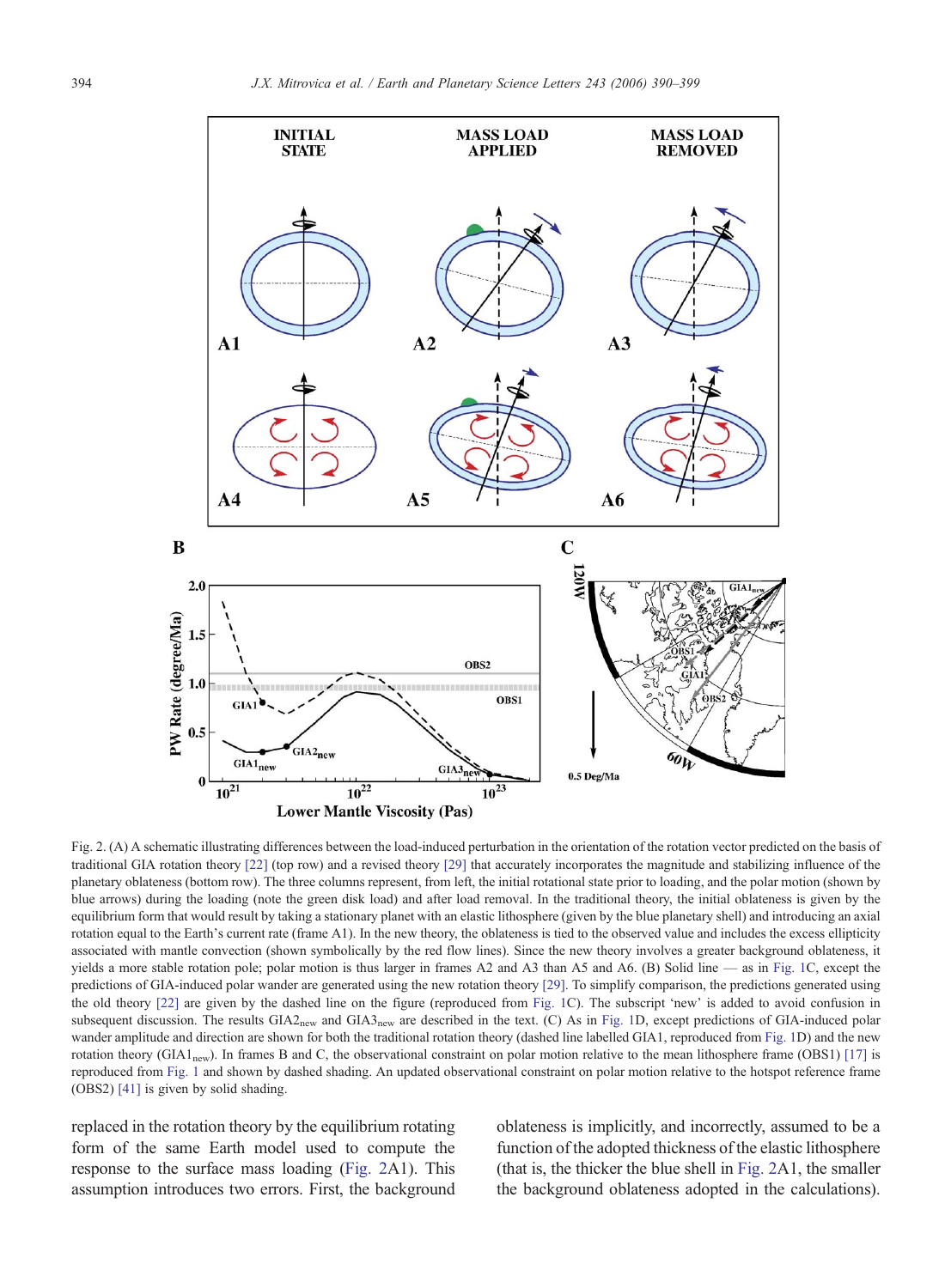<span id="page-5-0"></span>Second, the approach neglects all dynamic (non-GIA) contributions to the observed oblateness, including any excess ellipticity associated with internal, mantle convective flow [\[40\]](#page-9-0) (shown symbolically by the red flow lines in the bottom frames). A correct formulation [\[29\]](#page-8-0) avoids these assumptions by connecting, a priori, the background oblateness to the observed flattening of the planet [\(Fig. 2](#page-4-0)A4).

The traditional theory thus underestimates the background oblateness and hence the rotational stability of the Earth system in response to the GIA forcing. To quantify this error, we have repeated the calculations shown in [Fig. 1C](#page-2-0),D using the corrected rotation theory ([Fig. 2B](#page-4-0),C). (These latter figures also show a newly updated observational constraint [\[41\],](#page-9-0) labelled 'OBS2', which references the secular polar motion to the hotspot reference frame, rather than the less stable 'mean lithosphere' frame [\[17\].](#page-8-0) The new estimate has a magnitude 14% larger than, and a direction 11° counter-clockwise (i.e., toward Greenland) of, the earlier constraint 'OBS1'[\[17\]](#page-8-0).)

The revised predictions are characterized by significantly lower rates of present-day polar wander. Indeed, the new calculation for model GIA1 (denoted  $GIA1_{\text{new}}$ ) is ∼65% smaller than the prediction based on the traditional rotation theory, and is now far too small to reconcile the secular trend inferred from astronomical observations ([Fig. 2B](#page-4-0),C); the triple accord noted by Munk [\[27\]](#page-8-0) disappears.

#### $3.2. J_2$ <sup>i</sup><sub>2</sub> Estimates and the 18.6 year tide

Next, we turn to the present-day secular trend in rotation rate, as inferred from observations of  $J_2$ . The revision ˙ to the rotation theory outlined in [Fig. 2](#page-4-0) has no bearing on to the rotation theory outfined in Fig. 2 has no bearing on<br>GIA predictions of  $J_2$  (or of  $\Delta T$ ). However, a reanalysis of ˙ two sets of newly available, monthly,  $J_2$  values inferred from SLR observations, suggests that the commonly cited from SLK observations, suggests that the commonly cried<br>observational results for  $\dot{J}_2$  [\(Fig. 1](#page-2-0)A) are more uncertain than previously believed. We refer to these data sets as CC (after Cox and Chao [\[42\]\)](#page-9-0), which runs from 1979 through the fall of 2004, and CT (after Cheng and Tapley [\[43\]](#page-9-0)), which extends from 1979 through the beginning of 2004. Benjamin et al. [\[44\]](#page-9-0) used these data to determine a range of values for the amplitude and phase of the 18.6-year body tide. We remove these tidal values from each  $J_2$  data set, and fit a linear trend to the residuals. To test for convergence of our trend solutions, we construct fits over many different time intervals, each beginning in 1979 but ending at times varying between 1994 and the end of the time series. We do this for CC and CT separately, and show the results in Fig. 3A and B. Each panel shows four results, computed by removing different 18.6-year values:



Fig. 3. Results for  $\dot{J}_2$  estimated from the monthly  $J_2$  values derived ˙ from SLR data by: (A) Cox and Chao [\[42\];](#page-9-0) and (B) Cheng and Tapley [\[43\]](#page-9-0). The four curves in each panel show results after removing different estimates of the 18.6-year tide from the  $J_2$  values. The preferred solution, and the upper and lower bounds, refer to 18.6-year values inferred by Benjamin et al. [\[44\]](#page-9-0). Each point on each curve represents a different time span used for the  $\Delta T$ ; each span starts in 1979 and ends at the time shown on the x-axis. Each curve thus illustrates the degree of convergence of the  $\Delta T$ .

the upper bound, lower bound, and preferred value from Benjamin et al. [\[44\]](#page-9-0), and a value which is not based on any 18.6-year tidal observations, but which has been adopted as a standard by the International Earth Rotation Service as a standard by the international Earth Rotation Service  $[45]$ . Note that the  $\dot{J}_2$  results have not yet converged, that ˙ they depend on which 18.6-year tide values are removed, and that they are different for CC and CT. The implication is that the SLR data span is still short enough that it is difficult to separate decadal-scale fluctuations from true secular variability. We estimate that the secular trend in  $J_2$ could be anywhere between  $-1.0 \times 10^{-11}$  and  $-3.0 \times 10^{-11}$  yr<sup>-1</sup>, a conclusion consistent with the findings of Cox et al. [\[46\].](#page-9-0) This corresponds to a range for  $\dot{Q}/Q$  of ~2–6 × 10<sup>-11</sup> yr<sup>-1</sup> [\(Fig. 4](#page-6-0)A).

### 4. Resolving the enigma? — some examples

One argument which defines Munk's sea-level enigma is that GIA predictions based on models such as GIA1 are able, when coupled with a realistic ice sheet history, to simultaneously satisfy the observational constraints on Earth rotation. A comparison of the revised predictions (solid lines) and updated observations in [Figs. 2B and 4A](#page-4-0)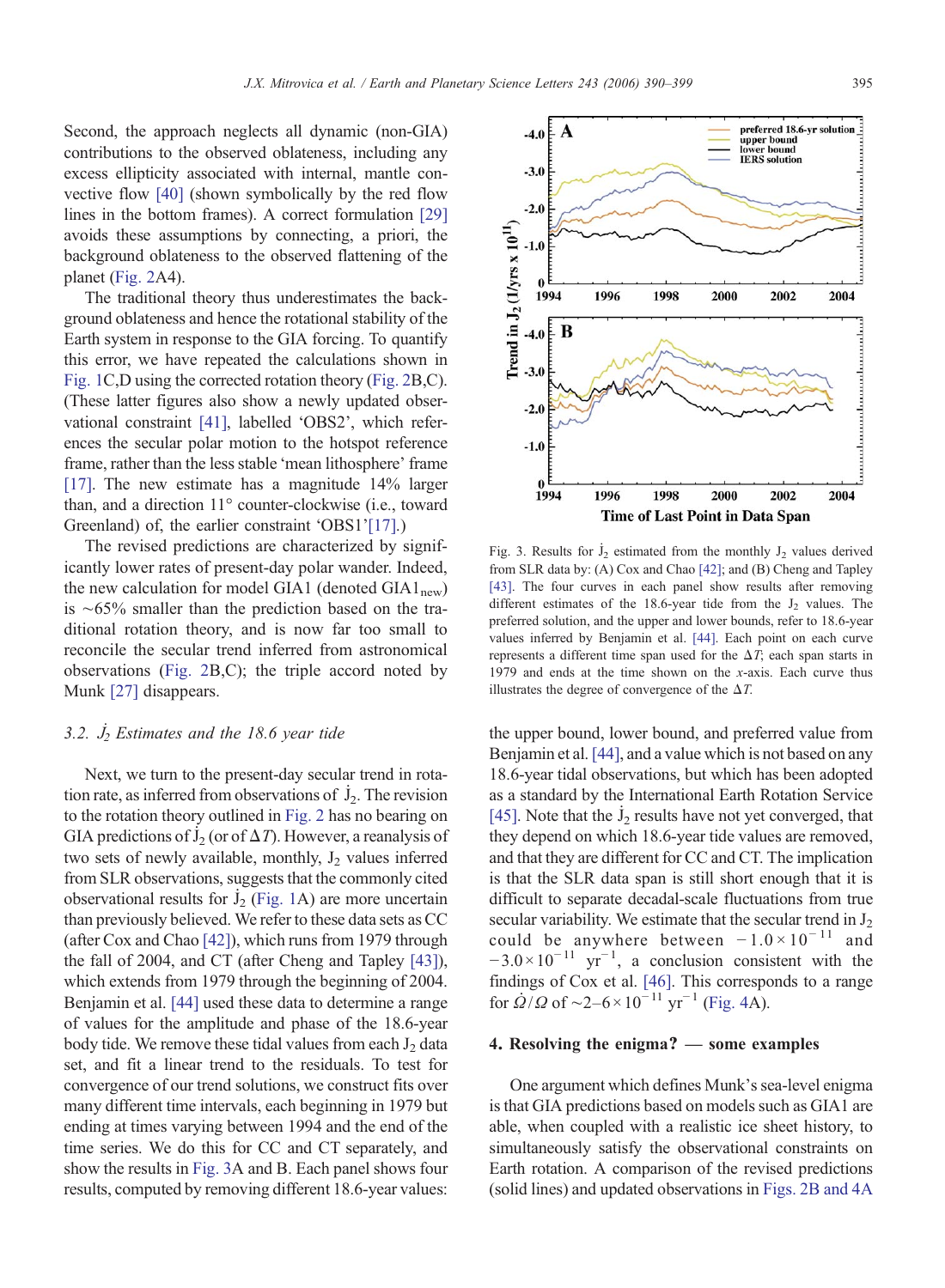<span id="page-6-0"></span>

Fig. 4. (A) As in [Fig. 1A](#page-2-0), a plot of GIA-induced  $\dot{J}_2$  and  $\Omega/\Omega$  as a function of lower mantle viscosity, with an updated observational constraint based on the analysis in [Fig. 3.](#page-5-0) GIA2 and GIA3 refer to results for Earth models with  $v_{LM} = 3 \times 10^{21}$  Pa s and  $10^{23}$  Pa s, respectively. Also shown is the net perturbation when the GIA predictions for these models are augmented by a signal from post-ice-age melting. This melt model (MM) is comprised of: (1) melting from mountain glaciers and small ice sheets [\[38\]](#page-9-0) (ESL rise=0.4 mm/yr) and polar ice sheets (ESL=0.4 mm/yr) beginning in the 20th century; (2) Late Holocene melting of polar ice sheets (ESL =  $0.3 \text{ mm/yr}$ ). The signal associated with the latter is a function of the lower mantle viscosity (the former is not) and thus the MM signal in [Fig. 3](#page-5-0) is different for the GIA2 and GIA3 cases. (B,C) As in [Fig. 1B](#page-2-0), except the results labelled 'TD +GIA2 +MM' (frame B) and 'TD + GIA3+MM' (frame C) represent the total time shift, ΔT, predicted from tidal deceleration, and signals from both GIA and the melt history MM. The component of the MM model that involves the onset of melting in the 20th century has negligible effect on these predictions; however, the Late Holocene component of the MM loading (ESL=0.3 mm/yr) contributes a slowing of rotation that is a function of the adopted viscosity model. (D,E) GIA2<sub>new</sub> (frame D) and GIA3<sub>new</sub> (frame E) are predictions of the GIA-induced present-day magnitude and direction of polar motion computed using the new rotation theory [\[29\]](#page-8-0) and viscoelastic models with  $v_{LM} = 3 \times 10^{21}$  Pa s and  $10^{23}$  Pa s, respectively. In each frame, the vector MM represents the signal associated with the Late Holocene/20th century melt model defined above. In this case, the melting of polar ice sheets is either partitioned evenly between the south Greenland and Antarctic complexes (frames A-GIA2,B,D) or in the ratio 3: 1 (A-GIA3,  $C, E$ ).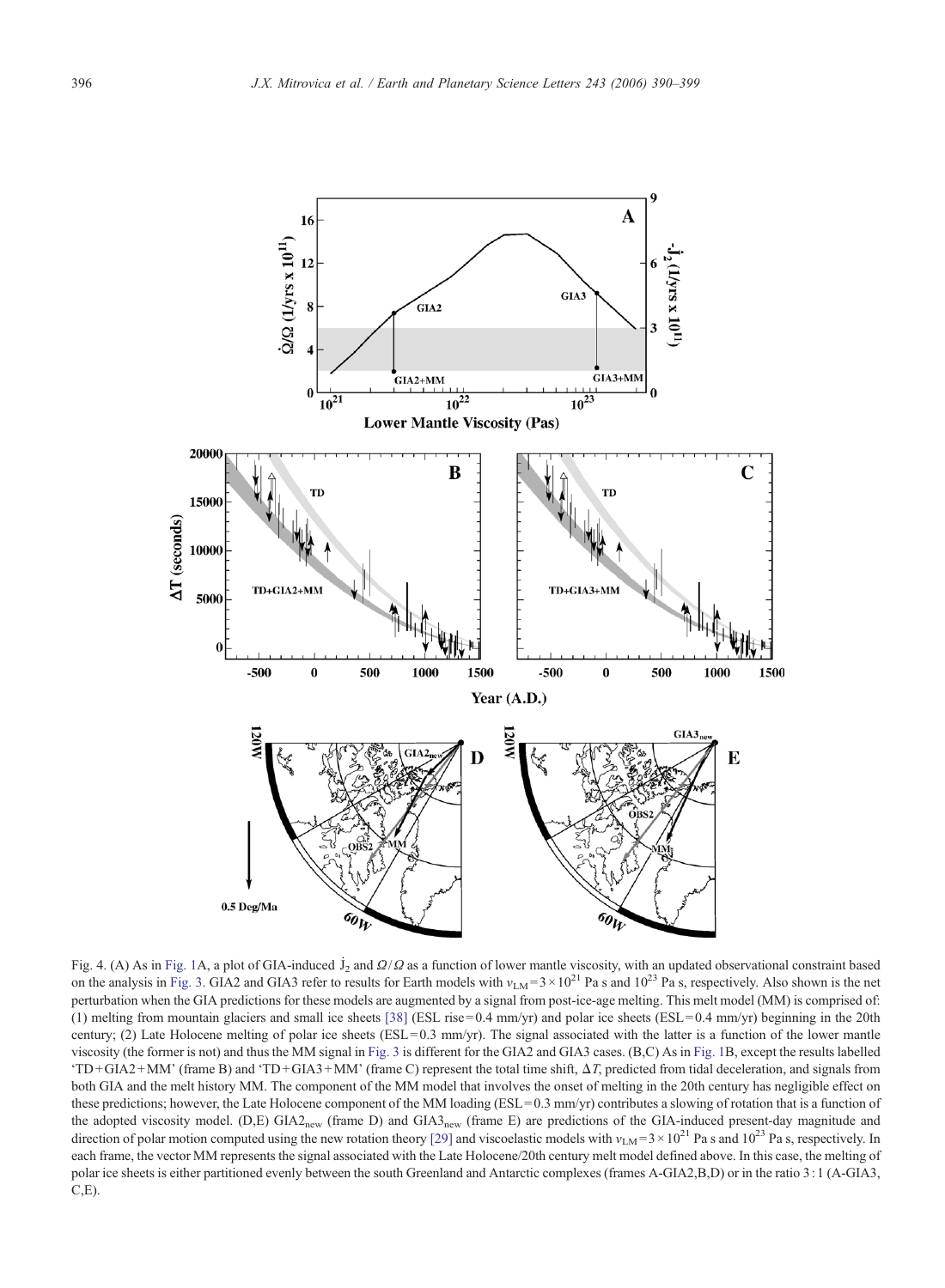indicates that no choice of lower mantle viscosity yields a fit to both the  $\dot{J}_2$  (or secular trend in rotation rate) and polar motion data. Thus, for the class of GIA models we have explored, which are consistent with those considered by Munk [\[27\]](#page-8-0), contributions other than GIA must be invoked to reconcile these observations.

As we have discussed, the original constraint on changes in the rotation rate shown in [Fig. 1](#page-2-0)A and the time shift inferred from eclipse records [\(Fig. 1B](#page-2-0)) are consistent in the sense that a GIA model that fits one will fit the other (e.g., GIA1 in [Fig. 1](#page-2-0)A,B)[\[27\].](#page-8-0) The broader bound on our . new, revised estimate of rotation rate changes (or  $J_2$ ; [Fig. 4A](#page-6-0)) allows this consistency to be broken, and provides room for a present-day meltwater signal that differs from the 3000-year average. As an example, the maximum discrepancy between the rotation rate change,  $\dot{Q}/Q$ , consistent with the eclipse data ( $\sim 6 \times 10^{-11}$  yr<sup>-1</sup>, see show above) and the observational constraint implied by the  $j_2$ ˙ datum (~2–6 × 10<sup>-11</sup> yr<sup>-1</sup>; [Fig. 4A](#page-6-0)), or ~4 × 10<sup>-11</sup> yr<sup>-1</sup>, permits an increased 20th century meltwater signal from Meier's sources [\[38\]](#page-9-0) and polar ice sheets of approximately 0.7 mm/yr equivalent ESL rise (see dashed arrows, [Fig.](#page-2-0) [1A](#page-2-0)). (The minimum discrepancy would, in contrast, return . us to a situation where the 20th century value of  $\Omega/\Omega$  is consistent with the eclipse data, as in [Fig. 1](#page-2-0)A,B, and in this case an increased meltwater signal over the last century would be difficult to accommodate.)

The inferred 3000-year and 20th century averages of melting, rather than the difference between the two, would be a strong function of the adopted GIA model. Once a choice for the uncertain lower mantle viscosity [\[47\]](#page-9-0) is prescribed, a maximum discrepancy between the GIA prediction and the observed trend in the rotation rate, and thus a maximum signal from ongoing melting, can be established [\(Fig. 4A](#page-6-0)). However, the larger the magnitude of the GIA-induced acceleration of rotation, the greater the integrated  $\Delta T$  due to this process. To retain an acceptable fit to the eclipse records, a fraction of the ongoing melting would have to be extended through the Late Holocene to contribute a slowing of the rotation rate over that period. The partitioning of any ongoing melting between the polar ice complexes can be varied to best-fit the polar motion constraints.

[Fig. 4](#page-6-0) summarizes the application of this procedure for two example models, GIA2 and GIA3, defined by  $v_{LM} = 3 \times 10^{21}$  and  $10^{23}$  Pa s, respectively. The predictions are generated by combining GIA calculations based on these models with the signal from a melting model ('MM') defined by: (1) ice mass flux with an onset in the 20th century comprised of melting from Meier's sources [\[38\]](#page-9-0)  $(\dot{Q}/\dot{Q} \sim 2 \times 10^{-11} \text{ yr}^{-1})$  and a net retreat of grounded polar ice sheets with an ESL of

0.4 mm/yr  $(\dot{Q}/Q \sim 3.2 \times 10^{-11} \text{ yr}^{-1})$ ; (2) an additional 0.3 mm/yr of melting from the polar ice sheets during the Late Holocene to the present (note that rotational signals predicted on the basis of the Late Holocene melting component are dependent on the adopted viscosity). The melting of polar ice sheets is either partitioned evenly between the south Greenland and Antarctic complexes (model GIA2 predictions) or in the ratio 3: 1 (GIA3 predictions). Both scenarios provide a fit to the rotation observations ([Fig. 4](#page-6-0)) which is as good as the GIA1 fit that defined the original sea-level enigma ([Fig. 1\)](#page-2-0). Moreover, this fit is obtained with an ongoing melting of global ice reservoirs equivalent to a net ESL rise of 1.1 mm/yr, with 0.8 mm/yr of this total beginning in the 20th century.

This level of Late Holocene melting (0.3 mm/yr) is within the bound inferred on the basis of sea-level records in the far-field of the Late Pleistocene ice complexes by Fleming et al. (see their Fig. 7d) [\[28\].](#page-8-0) Moreover, the total rate of Greenland melting (∼0.4 mm/yr for GIA2 and ∼0.5 mm/yr for GIA3) is consistent with a fingerprint analysis of modern tide gauge records [\[13\]](#page-8-0). As we have discussed, a greater level of ongoing melting would be required if we adopted a viscosity value that yielded a higher residual . between the GIA prediction of  $\Omega/\Omega$  and the observed, e.g,  $v_{LM} = 10^{22}$  Pa s; however, in this case, more of the melting would have to extend through the Late Holocene to reconcile the eclipse record.

# 5. Final remarks

Our reanalysis of space-geodetic, astronomical and archaeological constraints on Earth rotation has yielded a route to resolving the sea-level enigma discussed by Munk [\[27\]](#page-8-0). The GIA models we have considered are incapable of simultaneously reconciling the suite of constraints on the Earth's rotational state. However, for . small but plausible values of  $J_2$ , this reconciliation is possible via a combination of GIA and ongoing ice melting of order 1 mm/yr ESL. The details of the melting model MM are not unique, in part because of uncertainties in the deep mantle viscosity and melt geometries, and because it is possible that both polar motion and rotation rate have been significantly impacted by internal Earth processes [\[48,49\]](#page-9-0). For example, a non-negligible polar motion signal from mantle convection [\[48\]](#page-9-0) would alter the inferred partitioning of recent melting between the Greenland and Antarctic ice complexes. Nevertheless, ancient eclipse, modern astronomical and space geodetic constraints on Earth rotation are compatible with a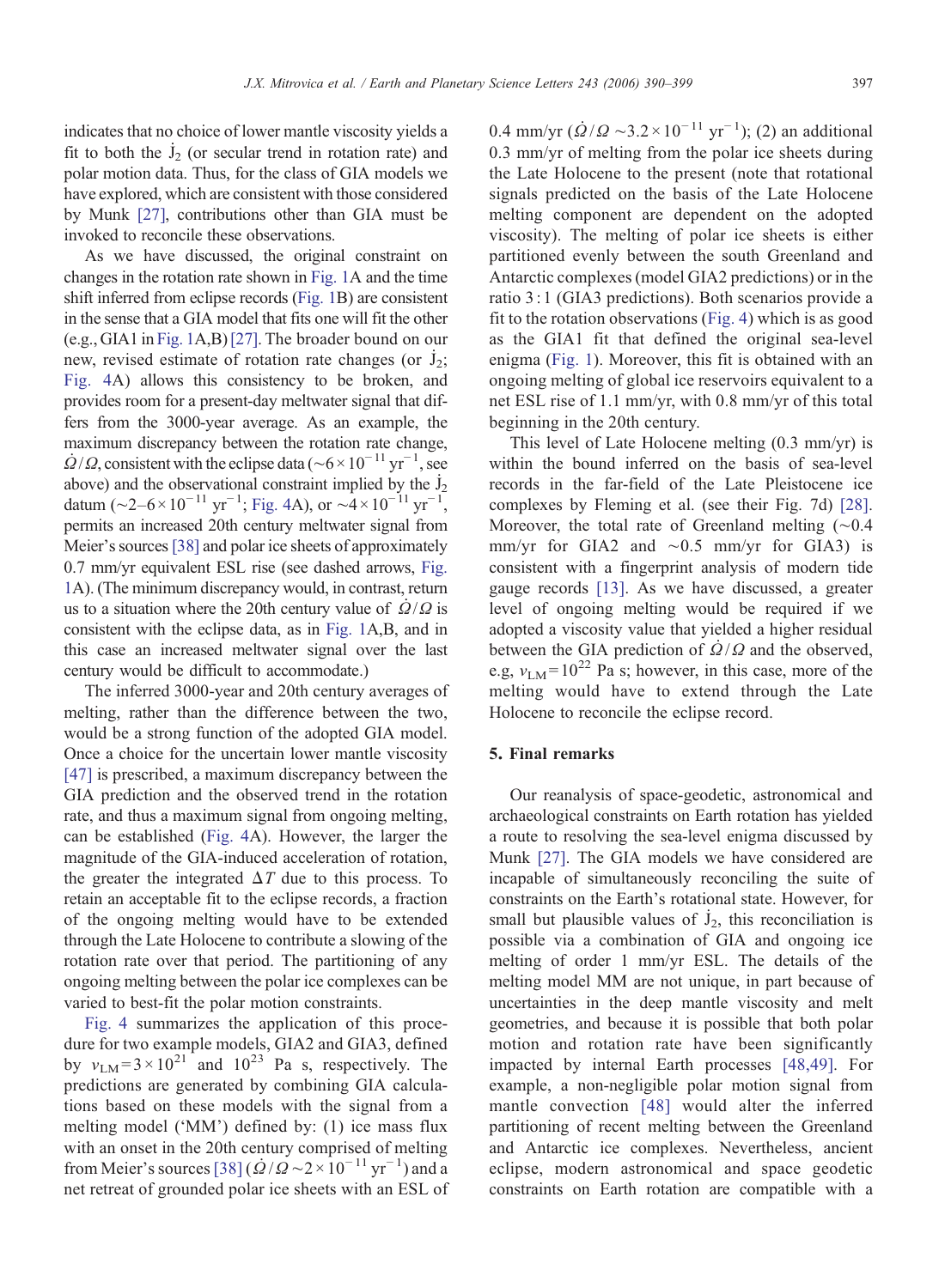<span id="page-8-0"></span>significant mass loss from global ice reservoirs in response to recent climate change.

### Acknowledgement

We thank C. Cox and M.K. Cheng for providing their monthly  $J_2$  estimates, M. Dumberry for providing a copy of his submitted manuscript, Erik Ivins and an anonymous reviewer for their constructive comments, and Andrew M Por for discussions related to this work. We acknowledge support from the Natural Sciences and Engineering Research Council, the Canadian Institute for Advanced Research and the Miller Institute for Basic Research in Science (JXM), NSF grant EAR-0087567 to the University of Colorado (JW, AP), and NASA grant NNG04GF09G (MET).

#### References

- [1] B.C. Douglas, Global sea rise: a redetermination, Surv. Geophys. 18 (1997) 279–292.
- [2] A. Cazenave, K. Dominh, M.C. Gennero, B. Ferret, Global mean sea level changes observed by TOPEX-Poseidon and ERS-1, Phys. Chem. Earth 23 (1998) 1069–1075.
- [3] R.S. Nerem, G.T. Mitchum, Observations of sea level change from satellite altimetry, in: B.C. Douglas, M.S. Kearney, S.P. Leatherman (Eds.), Sea Level Rise: history and consequences, 2001, pp. 121–163.
- [4] J. Church, N. White, R. Coleman, K. Lambeck, J. Mitrovica, Estimates of the regional distribution of sea-level rise over the 1950 to 2000 period, J. Clim. 17 (2004) 2609–2625.
- [5] S.J. Holgate, P.L. Woodworth, Evidence for enhanced coastal sea level rise during the 1990s, Geophys. Res. Lett. 31 (2004), [doi:](http://dx.doi.org/doi:10.1029/2004GL019626) 10.1029/2004GL019626.
- [6] S. Levitus, J.I. Antonov, T.P. Boyer, C. Stephens, Warming of the world ocean, Science 287 (2000) 2225–2229.
- [7] J.I. Antonov, S. Levitus, T.P. Boyer, Thermosteric sea level rise, 1995–2003, Geophys. Res. Lett. 32 (2005), [doi: 10.1029/](http://dx.doi.org/doi:10.1029/2005GL023112) 2005GL023112.
- [8] J.K. Willis, D. Roemmich, B. Cornuelle, Interannual variability in upper ocean heat content, temperature, and thermosteric expansion on global scales, J. Geophys. Res. 109 (2004), [doi:](http://dx.doi.org/doi:10.1029/2003JC002260) 10.1029/2003JC002260.
- [9] M.B. Dyurgerov, M.F. Meier, Glaciers and the changing Earth system: a 2004 snapshot, Institute of Arctic and Alpine Research, Occasional Paper 58 (2005).
- [10] A. Cazenave, R.S. Nerem, Present-day sea level change: cbservations and causes, Rev. Geophys. 42, doi: 10.1029/ 2003RG000139.
- [11] R.S. Woodward, On the form and position of mean sea level, U.S. Geol. Surv. Bull. 48 (1888) 87–170.
- [12] J.A. Clark, J.A. Primus, Sea-level changes resulting from future retreat of ice sheets: an effect of  $CO<sub>2</sub>$  warming of the climate, in: M.J. Tooley, I. Shennan (Eds.), Sea-Level Changes, Institute of British Geographers, London, 1987, pp. 356–370.
- [13] J.X. Mitrovica, M.E. Tamisiea, J.L. Davis, G.A. Milne, Polar ice mass variations and the geometry of global sea level change, Nature 409 (2001) 1026–1029.
- [14] H.-P. Plag, H.-U. Jüttner, Inversion of global tide gauge data for present-day ice load changes, Proc. 2nd Int. Symp. Environ. Res. Arctic 54 (2001) 301–317.
- [15] M.E. Tamisiea, J.X. Mitrovica, G.A. Milne, J.L. Davis, Global geoid and sea level changes due to present-day ice mass fluctuations, J. Geophys. Res. 106 (2001) 30,849–30,863.
- [16] D.D. McCarthy, B.J. Luzum, Path of the mean rotation pole from 1899 to 1994, Geophys. J. Int. 125 (1996) 623–629.
- [17] R.S. Gross, J. Vondrak, Astrometric and space-geodetic observations of polar wander, Geophys. Res. Lett. 26 (1999) 2085–2088.
- [18] F.R. Stephenson, L.V. Morrison, Long-term fluctuations in the Earth's rotation: 700 BC to AD 1990, Philos. Trans. R. Soc. Lond. A 351 (1995) 165–202.
- [19] C.F. Yoder, J.G. Williams, J.O. Dickey, B.E. Schutz, R.J. Eanes, . B.D. Tapley, J<sub>2</sub> from LAGEOS and the non-tidal acceleration of ˙ Earth rotation, Nature 303 (1983) 757–762.
- [20] M.K. Cheng, C.K. Shum, B.D. Tapley, Determination of longterm changes in the Earth's gravity field from satellite laser ranging observations, J. Geophys. Res. 102 (1997) 22377–22390.
- [21] R.S. Nerem, S.M. Klosko, Secular variations of the zonal harmonics and polar motion as geophysical constraints, in: R. Rapp, A.A. Cazenave, R.S. Nerem (Eds.), Global Gravity Field and its Variations, IAG Symp. Int. Assoc. of Geod., vol. 116, 1996, pp. 152–163.
- [22] P. Wu, W.R. Peltier, Pleistocene deglaciation and the Earth's rotation: a new analysis, Geophys. J. R. Astron. Soc. 76 (1984) 753–791.
- [23] J.X. Mitrovica, W.R. Peltier, Present-day secular variations in the zonal harmonics of the Earth's geopotential, J. Geophys. Res. 98 (1993) 4509–4526.
- [24] T.S. James, E.R. Ivins, Global geodetic signatures of the Antarctic ice sheet, J. Geophys. Res. 102 (1997) 605–633.
- [25] N. Tosi, R. Sabadini, A.M. Marotta, L.L.A. Vermeersen, Simultaneous inversion for the Earth's mantle viscosity and ice mass imbalance in Antarctica and Greenland, J. Geophys. Res. 110 (2005), [doi: 10.1029/2004JB003236.](http://dx.doi.org/doi: 10.1029/2004JB003236)
- [26] P. Johnston, K. Lambeck, Postglacial rebound and sea level contributions to changes in the geoid and the Earth's rotation axis, Geophys. J. Int. 136 (1999) 537–558.
- [27] W. Munk, Twentieth century sea level: an enigma, Proc. Natl. Acad. Sci. 99 (2002) 6550–6555.
- [28] K. Fleming, P. Johnston, D. Zwartz, Y. Yokoyama, K. Lambeck, J. Chappell, Refining the eustatic sea-level curve since the Last Glacial Maximum using farand intermediate-field sites, Earth Planet. Sci. Lett. 163 (1998) 327–342.
- [29] J.X. Mitrovica, J. Wahr, I. Matsuyama, A. Paulson, The rotational stability of an ice age Earth, Geophys. J. Int. 161 (2005) 491–506.
- [30] W.R. Peltier, Global glacial isostasy and the surface of the ice-age Earth: the ICE-5G (VM2) Model and GRACE, Annu. Rev. Earth Planet. Sci. 32 (2003) 111–149.
- [31] A.M. Tushingham, W.R. Peltier, ICE-3G: a new global model of late Pleistocene deglaciation based upon geophysical predictions of postglacial relative sea level change, J. Geophys. Res. 96 (1991) 4497–4523.
- [32] A.M. Dziewonski, D.L. Anderson, Preliminary reference Earth model (PREM), Phys. Earth Planet. Int. 25 (1981) 297–356.
- [33] E.R. Ivins, C.G. Sammis, C.F. Yoder, Deep mantle viscous structure with prior estimate and satellite constraint, J. Geophys. Res. 98 (1993) 4579–4609.